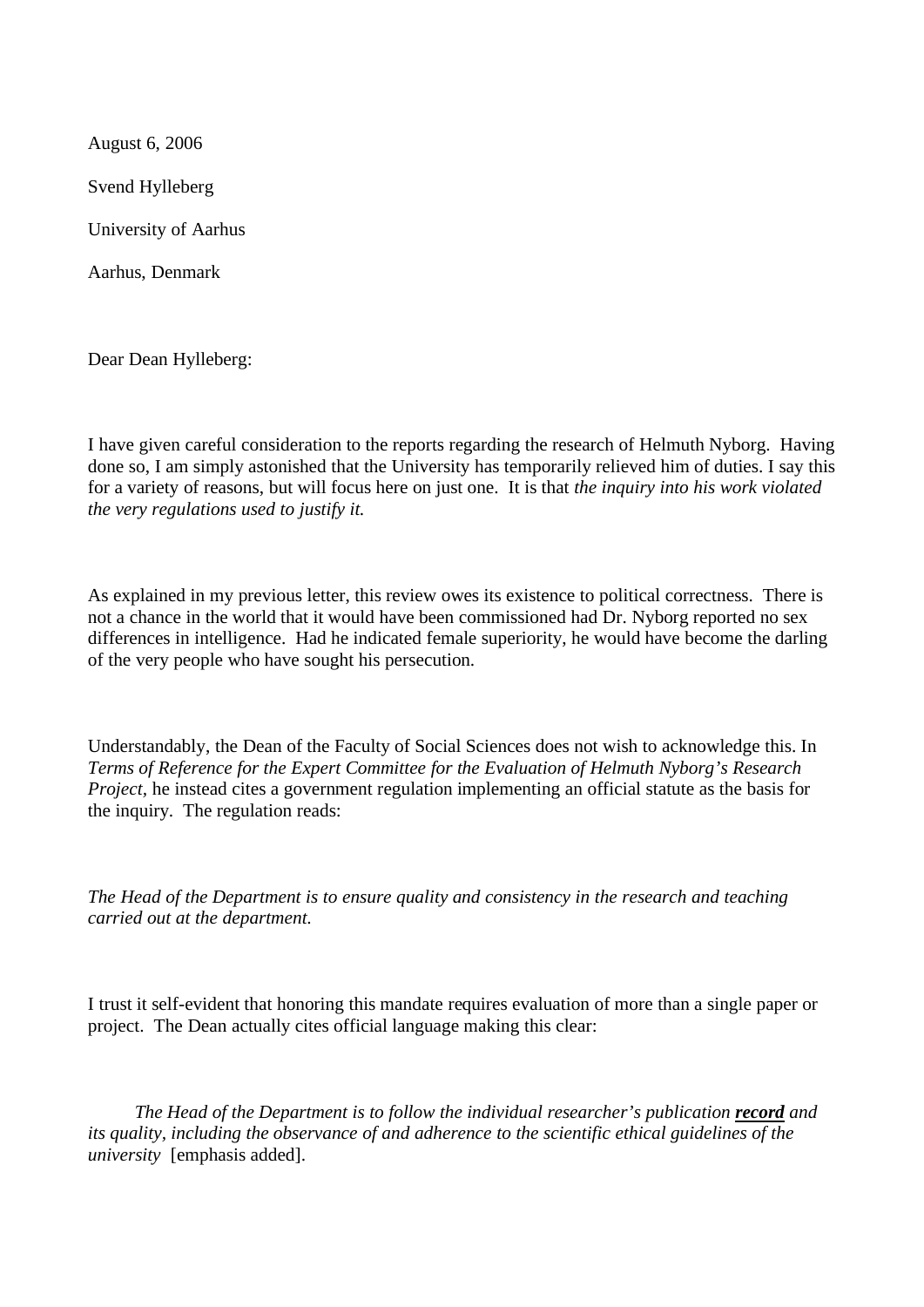In contravention of this directive requiring evaluation of the full record**,** only a tiny fraction of Dr. Nyborg's work was examined. <sup>[1][2]</sup> This was a clear perversion of legislative intent. To relieve him of duties based on a process that violated that intent is at best tenuous, and at worst, a violation of his right to a fair evaluation.

I will not address specific points of contention between the Committee and Dr. Nyborg, as I consider his right to return to duties to be independent of them. However, I am not impressed by the Committee's statistical nitpicking. [3] Its report goes far beyond customary peer review. There is not a professor on this planet whose research would pass muster if subjected to the scrutiny of three academics assigned to look in every nook and cranny for things to quibble about. With sufficient funds and freedom to choose committee members, I guarantee that I could orchestrate reports equally, if not far more, critical of every individual on your faculty.

As noted earlier, the exclusion of most of Dr. Nyborg's record was key to orchestrating the outcome of this review. It is no mystery why this was done-in violation of regulations. A full review would have led ineluctably to truths that it was felt necessary to suppress. Among them is that Dr. Nyborg is a scientist of great vision; that his contributions to academic psychology are varied and exemplary; and that his standing in the discipline is matched by very few. I know of no academic psychologist in Denmark who is held in greater esteem. Surely the University realizes that making his release from duties permanent will result in an international furor.<sup>[4]</sup>

If the University does not realize this, it is in for a rude awakening. The simple fact is that no amount of statistical gymnastics will fool the scholarly community into believing that this inquisition is about Dr. Nyborg's competence. All concerned know that it is due to his ruffling feathers at the Church of Political Correctness, where authoritarian elders wish to make him their Galileo.

The University can only lose by dignifying this effort to deny Dr. Nyborg his academic freedom. Ultimately, the truth will out. A university that attempts to suppress the debate will succeed only in showering itself with derision.

Sincerely yours,

Patricia Hausman, Ph.D.

Cc: Lauritz B. Holm-Nielsen